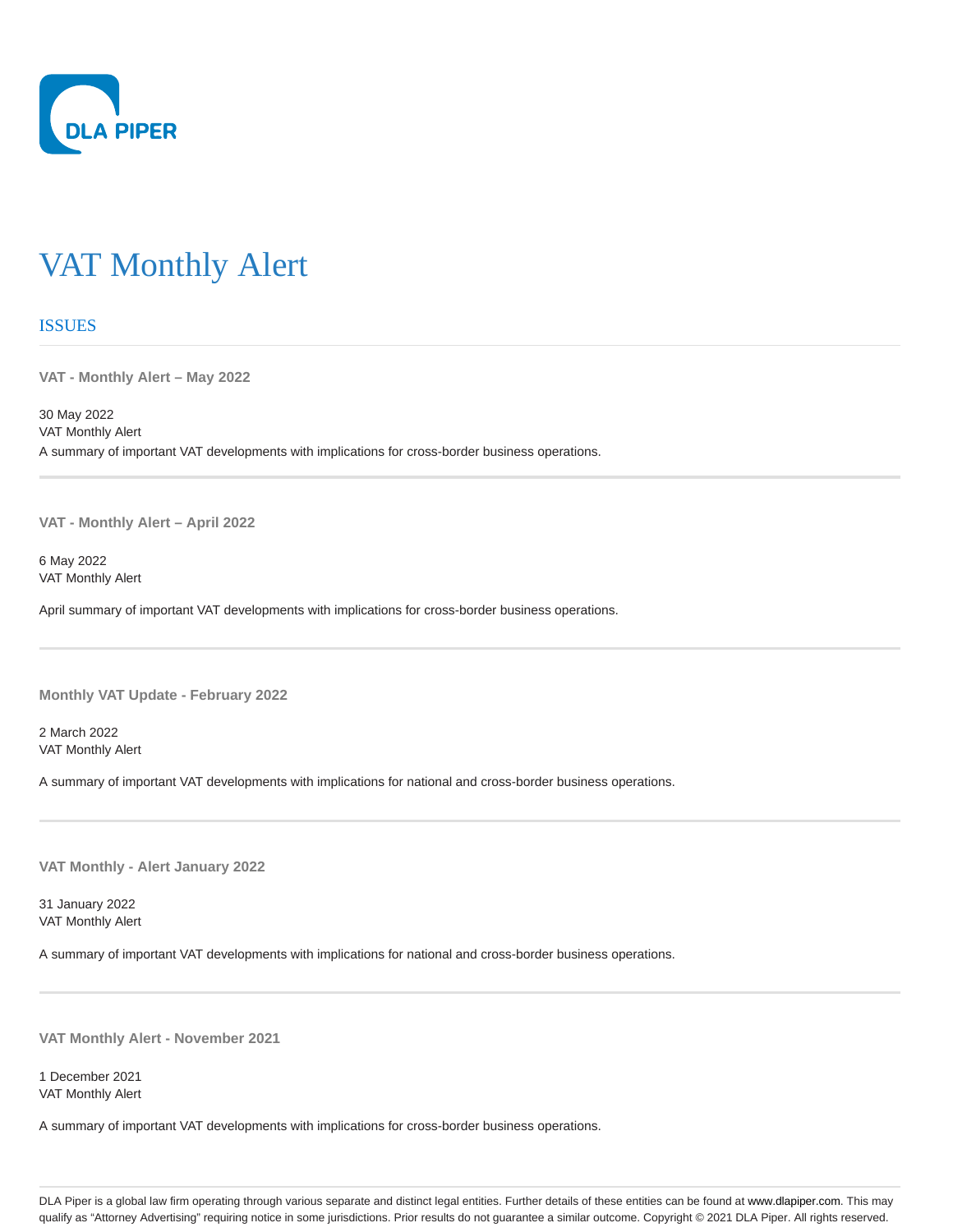## **VAT Monthly Alert - October 2021**

27 October 2021 VAT Monthly Alert A summary of important VAT developments with implications for cross-border business operations.

**VAT Monthly Alert - September 2021**

1 October 2021 VAT Monthly Alert A summary of important VAT developments with implications for cross-border business operations.

**VAT - Monthly Alert - July 2021**

3 August 2021 VAT Monthly Alert A summary of important VAT developments with implications for cross-border business operations.

**VAT - Monthly Alert – June 2021**

1 July 2021 VAT Monthly Alert A summary of important VAT developments with implications for cross-border business operations.

**VAT - Monthly Alert - May 2021**

28 May 2021 VAT Monthly Alert A summary of important VAT developments with implications for cross-border business operations.

**VAT - Monthly Alert – April 2021**

28 April 2028 VAT Monthly Alert A summary of important VAT developments with implications for cross-border business operations.

**VAT - Monthly Alert - March 2021**

1 April 2021 VAT Monthly Alert A summary of important VAT developments with implications for cross-border business operations.

DLA Piper is a global law firm operating through various separate and distinct legal entities. Further details of these entities can be found at www.dlapiper.com. This may qualify as "Attorney Advertising" requiring notice in some jurisdictions. Prior results do not guarantee a similar outcome. Copyright @ 2021 DLA Piper. All rights reserved.